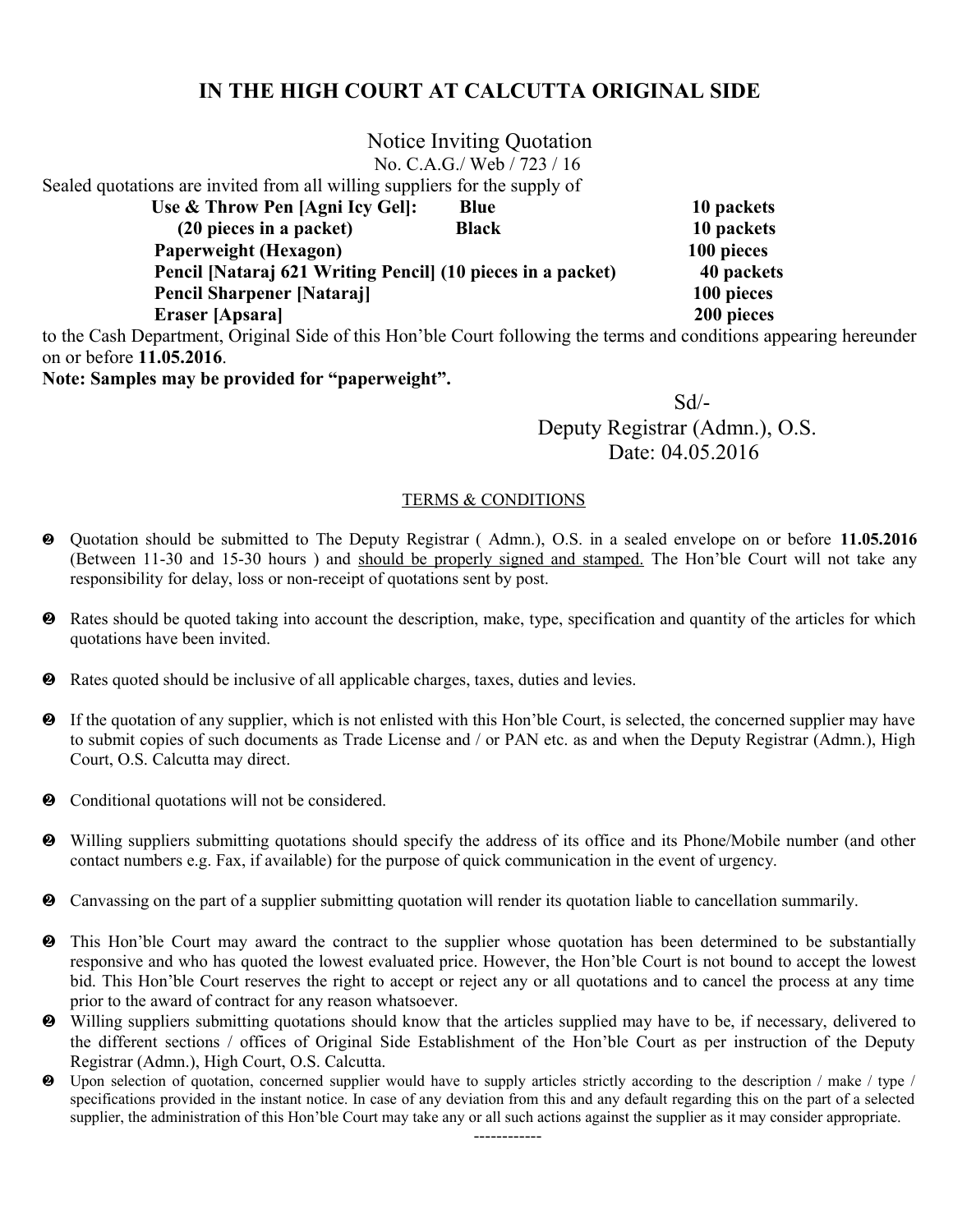Notice Inviting Quotation No. C.A.G./ Web / 724 / 16

Sealed quotations are invited from all willing suppliers for the supply of- **Red Tape (1/2" x 2.5m) (8 pieces in a packet) 30 packets**

 **Pin [King] 100 boxes**

to the Cash Department, Original Side of this Hon'ble Court following the terms and conditions appearing hereunder on or before **11.05.2016**.

 Sd/- Deputy Registrar (Admn.), O.S. Date: 04.05.2016

#### TERMS & CONDITIONS

- Quotation should be submitted to The Deputy Registrar ( Admn.), O.S. in a sealed envelope on or before **11.05.2016** (Between 11-30 and 15-30 hours ) and should be properly signed and stamped. The Hon'ble Court will not take any responsibility for delay, loss or non-receipt of quotations sent by post.
- Rates should be quoted taking into account the description, make, type, specification and quantity of the articles for which quotations have been invited.
- Rates quoted should be inclusive of all applicable charges, taxes, duties and levies.
- If the quotation of any supplier, which is not enlisted with this Hon'ble Court, is selected, the concerned supplier may have to submit copies of such documents as Trade License and / or PAN etc. as and when the Deputy Registrar (Admn.), High Court, O.S. Calcutta may direct.
- $\bullet$  Conditional quotations will not be considered.
- Willing suppliers submitting quotations should specify the address of its office and its Phone/Mobile number (and other contact numbers e.g. Fax, if available) for the purpose of quick communication in the event of urgency.
- Canvassing on the part of a supplier submitting quotation will render its quotation liable to cancellation summarily.
- This Hon'ble Court may award the contract to the supplier whose quotation has been determined to be substantially responsive and who has quoted the lowest evaluated price. However, the Hon'ble Court is not bound to accept the lowest bid. This Hon'ble Court reserves the right to accept or reject any or all quotations and to cancel the process at any time prior to the award of contract for any reason whatsoever.
- Willing suppliers submitting quotations should know that the articles supplied may have to be, if necessary, delivered to the different sections / offices of Original Side Establishment of the Hon'ble Court as per instruction of the Deputy Registrar (Admn.), High Court, O.S. Calcutta.
- Upon selection of quotation, concerned supplier would have to supply articles strictly according to the description / make / type / specifications provided in the instant notice. In case of any deviation from this and any default regarding this on the part of a selected supplier, the administration of this Hon'ble Court may take any or all such actions against the supplier as it may consider appropriate.

------------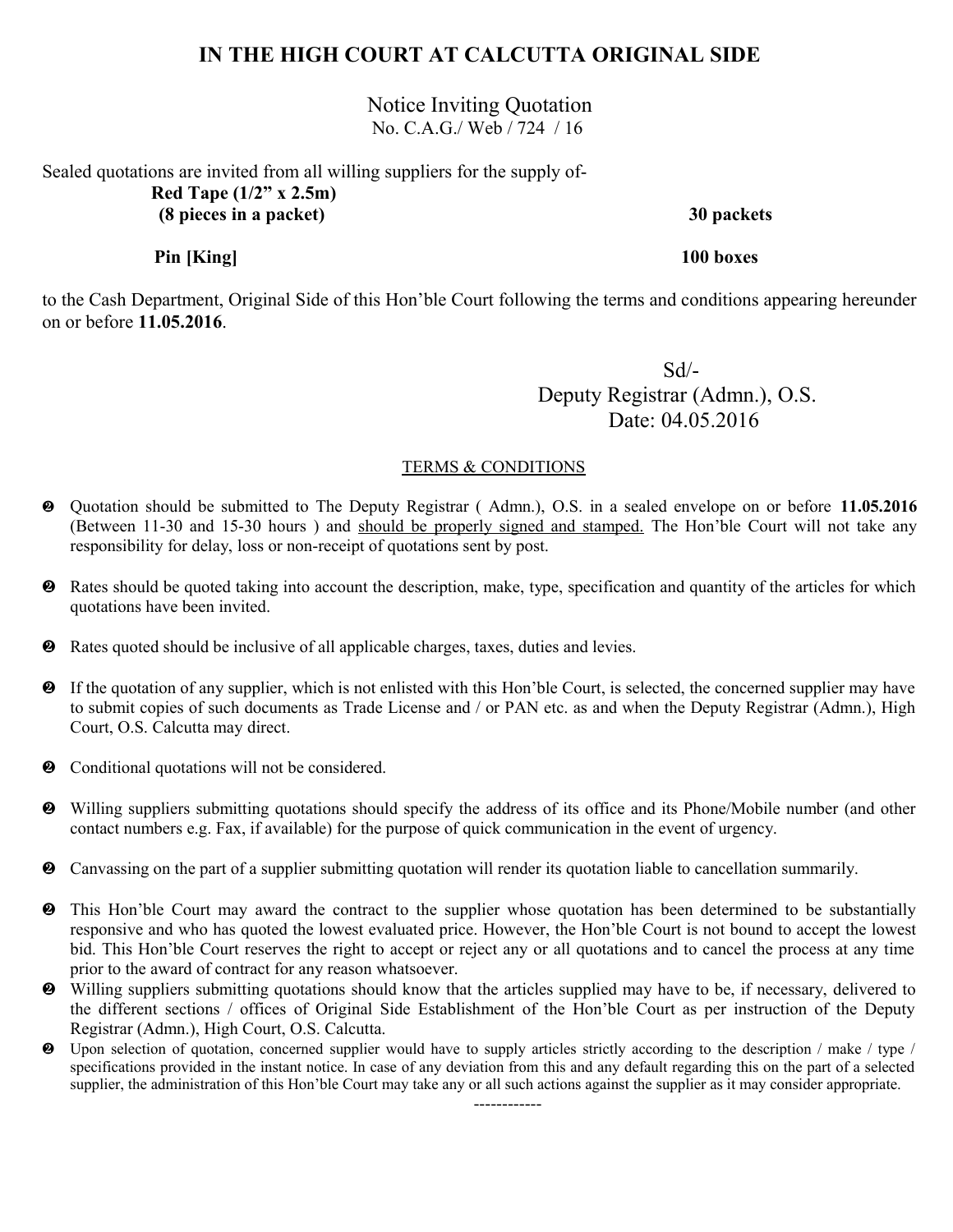Notice Inviting Quotation No. C.A.G./ Web / 725 / 16

Sealed quotations are invited from all willing suppliers for the supply of- **Knife (for paper cutting) 150 pieces**

 **Stamp Pad [Artline (126mm x 77mm)] 100 pieces**

to the Cash Department, Original Side of this Hon'ble Court following the terms and conditions appearing hereunder on or before **11.05.2016**.

**Note: Samples may be provided for "knife".**

 Sd/- Deputy Registrar (Admn.), O.S. Date: 04.05.2016

### TERMS & CONDITIONS

- Quotation should be submitted to The Deputy Registrar ( Admn.), O.S. in a sealed envelope on or before **11.05.2016** (Between 11-30 and 15-30 hours ) and should be properly signed and stamped. The Hon'ble Court will not take any responsibility for delay, loss or non-receipt of quotations sent by post.
- Rates should be quoted taking into account the description, make, type, specification and quantity of the articles for which quotations have been invited.
- Rates quoted should be inclusive of all applicable charges, taxes, duties and levies.
- If the quotation of any supplier, which is not enlisted with this Hon'ble Court, is selected, the concerned supplier may have to submit copies of such documents as Trade License and / or PAN etc. as and when the Deputy Registrar (Admn.), High Court, O.S. Calcutta may direct.
- $\bullet$  Conditional quotations will not be considered.
- Willing suppliers submitting quotations should specify the address of its office and its Phone/Mobile number (and other contact numbers e.g. Fax, if available) for the purpose of quick communication in the event of urgency.
- Canvassing on the part of a supplier submitting quotation will render its quotation liable to cancellation summarily.
- This Hon'ble Court may award the contract to the supplier whose quotation has been determined to be substantially responsive and who has quoted the lowest evaluated price. However, the Hon'ble Court is not bound to accept the lowest bid. This Hon'ble Court reserves the right to accept or reject any or all quotations and to cancel the process at any time prior to the award of contract for any reason whatsoever.
- Willing suppliers submitting quotations should know that the articles supplied may have to be, if necessary, delivered to the different sections / offices of Original Side Establishment of the Hon'ble Court as per instruction of the Deputy Registrar (Admn.), High Court, O.S. Calcutta.
- Upon selection of quotation, concerned supplier would have to supply articles strictly according to the description / make / type / specifications provided in the instant notice. In case of any deviation from this and any default regarding this on the part of a selected supplier, the administration of this Hon'ble Court may take any or all such actions against the supplier as it may consider appropriate.

------------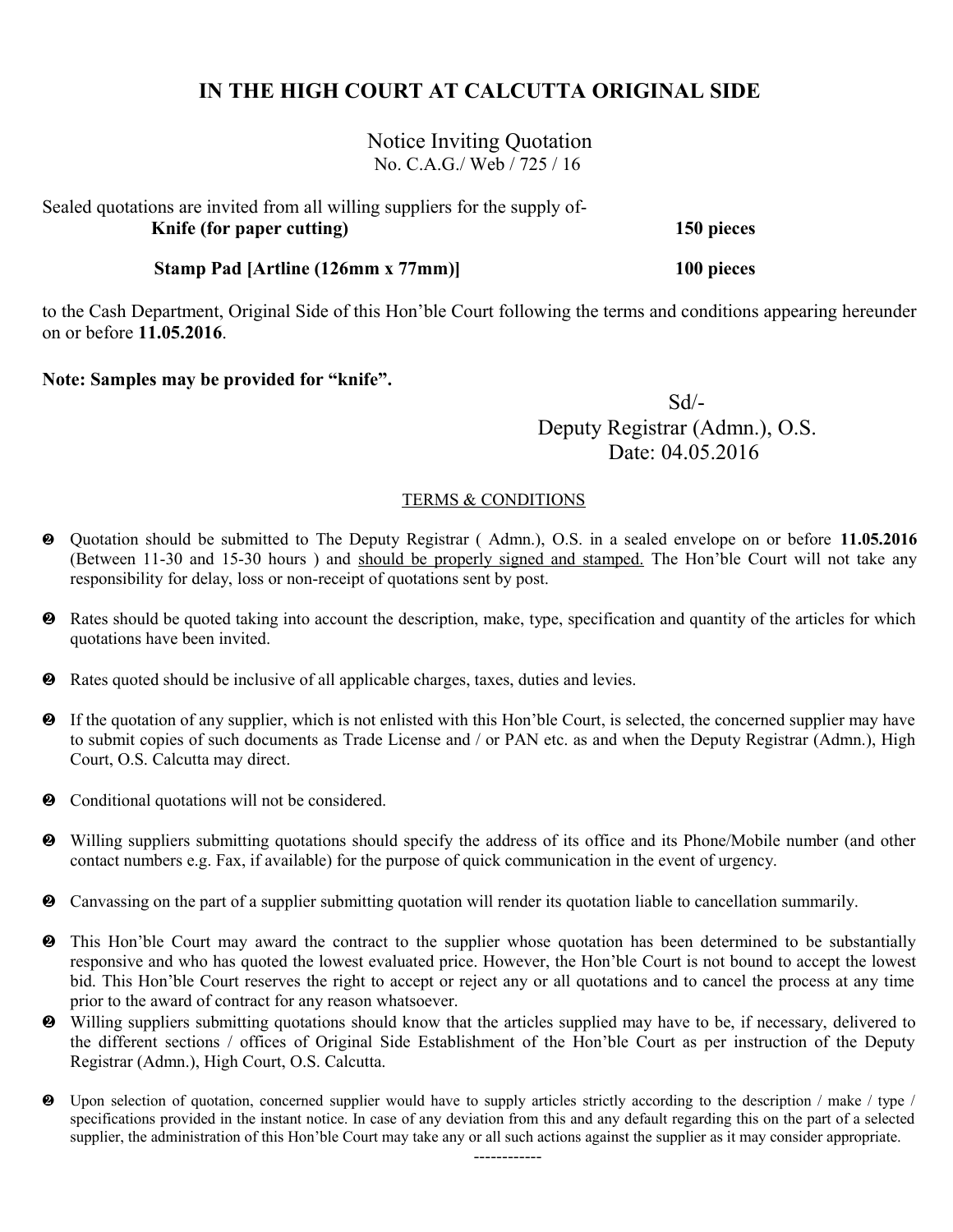Notice Inviting Quotation No. C.A.G./ Web / 726 / 16

Sealed quotations are invited from all willing suppliers for the supply of-

| Fevi Stik (5 gm)                        | 100 pieces |
|-----------------------------------------|------------|
| Fevi Stik (15 gm)                       | 50 pieces  |
| <b>Faber Castell Glue Stick (15 gm)</b> | 50 pieces  |

to the Cash Department, Original Side of this Hon'ble Court following the terms and conditions appearing hereunder on or before **11.05.2016**.

 Sd/- Deputy Registrar (Admn.), O.S. Date: 04.05.2016

- Quotation should be submitted to The Deputy Registrar ( Admn.), O.S. in a sealed envelope on or before **11.05.2016** (Between 11-30 and 15-30 hours ) and should be properly signed and stamped. The Hon'ble Court will not take any responsibility for delay, loss or non-receipt of quotations sent by post.
- Rates should be quoted taking into account the description, make, type, specification and quantity of the articles for which quotations have been invited.
- Rates quoted should be inclusive of all applicable charges, taxes, duties and levies.
- If the quotation of any supplier, which is not enlisted with this Hon'ble Court, is selected, the concerned supplier may have to submit copies of such documents as Trade License and / or PAN etc. as and when the Deputy Registrar (Admn.), High Court, O.S. Calcutta may direct.
- Conditional quotations will not be considered.
- Willing suppliers submitting quotations should specify the address of its office and its Phone/Mobile number (and other contact numbers e.g. Fax, if available) for the purpose of quick communication in the event of urgency.
- Canvassing on the part of a supplier submitting quotation will render its quotation liable to cancellation summarily.
- This Hon'ble Court may award the contract to the supplier whose quotation has been determined to be substantially responsive and who has quoted the lowest evaluated price. However, the Hon'ble Court is not bound to accept the lowest bid. This Hon'ble Court reserves the right to accept or reject any or all quotations and to cancel the process at any time prior to the award of contract for any reason whatsoever.
- Willing suppliers submitting quotations should know that the articles supplied may have to be, if necessary, delivered to the different sections / offices of Original Side Establishment of the Hon'ble Court as per instruction of the Deputy Registrar (Admn.), High Court, O.S. Calcutta.
- Upon selection of quotation, concerned supplier would have to supply articles strictly according to the description / make / type / specifications provided in the instant notice. In case of any deviation from this and any default regarding this on the part of a selected supplier, the administration of this Hon'ble Court may take any or all such actions against the supplier as it may consider appropriate.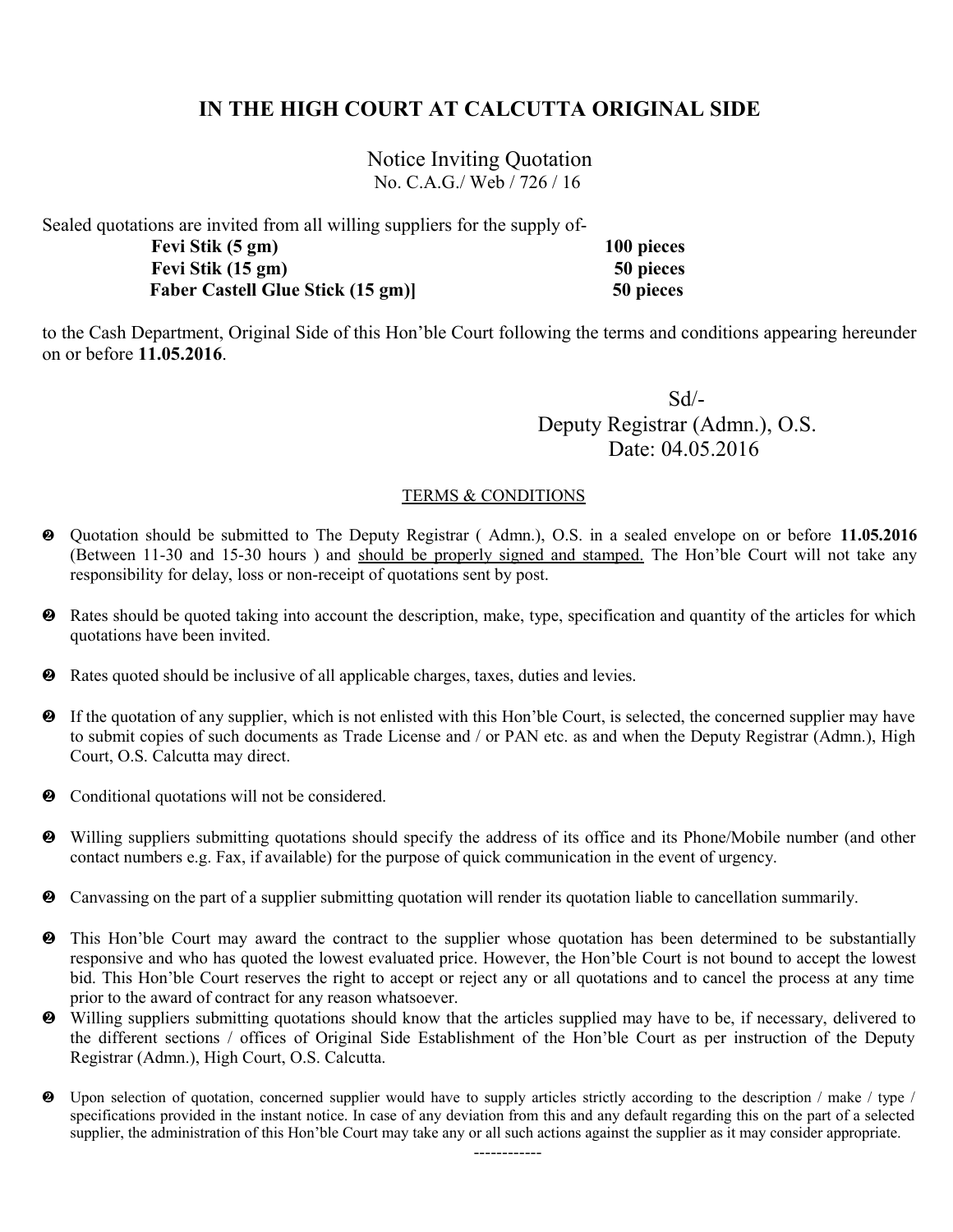### Notice Inviting Quotation No. C.A.G./ Web / 727 / 16

Sealed quotations are invited from all willing suppliers for the supply of **65 pieces of Basket/Waste bin [SLP – 12"]** to the Cash Department, Original Side of this Hon'ble Court following the terms and conditions appearing hereunder on or before **11.05.2016**.

 Sd/- Deputy Registrar (Admn.), O.S. Date: 04.05.2016

- Quotation should be submitted to The Deputy Registrar ( Admn.), O.S. in a sealed envelope on or before **11.05.2016** (Between 11-30 and 15-30 hours ) and should be properly signed and stamped. The Hon'ble Court will not take any responsibility for delay, loss or non-receipt of quotations sent by post.
- Rates should be quoted taking into account the description, make, type, specification and quantity of the articles for which quotations have been invited.
- Rates quoted should be inclusive of all applicable charges, taxes, duties and levies.
- If the quotation of any supplier, which is not enlisted with this Hon'ble Court, is selected, the concerned supplier may have to submit copies of such documents as Trade License and / or PAN etc. as and when the Deputy Registrar (Admn.), High Court, O.S. Calcutta may direct.
- $\bullet$  Conditional quotations will not be considered.
- Willing suppliers submitting quotations should specify the address of its office and its Phone/Mobile number (and other contact numbers e.g. Fax, if available) for the purpose of quick communication in the event of urgency.
- Canvassing on the part of a supplier submitting quotation will render its quotation liable to cancellation summarily.
- This Hon'ble Court may award the contract to the supplier whose quotation has been determined to be substantially responsive and who has quoted the lowest evaluated price. However, the Hon'ble Court is not bound to accept the lowest bid. This Hon'ble Court reserves the right to accept or reject any or all quotations and to cancel the process at any time prior to the award of contract for any reason whatsoever.
- Willing suppliers submitting quotations should know that the articles supplied may have to be, if necessary, delivered to the different sections / offices of Original Side Establishment of the Hon'ble Court as per instruction of the Deputy Registrar (Admn.), High Court, O.S. Calcutta.
- Upon selection of quotation, concerned supplier would have to supply articles strictly according to the description / make / type / specifications provided in the instant notice. In case of any deviation from this and any default regarding this on the part of a selected supplier, the administration of this Hon'ble Court may take any or all such actions against the supplier as it may consider appropriate.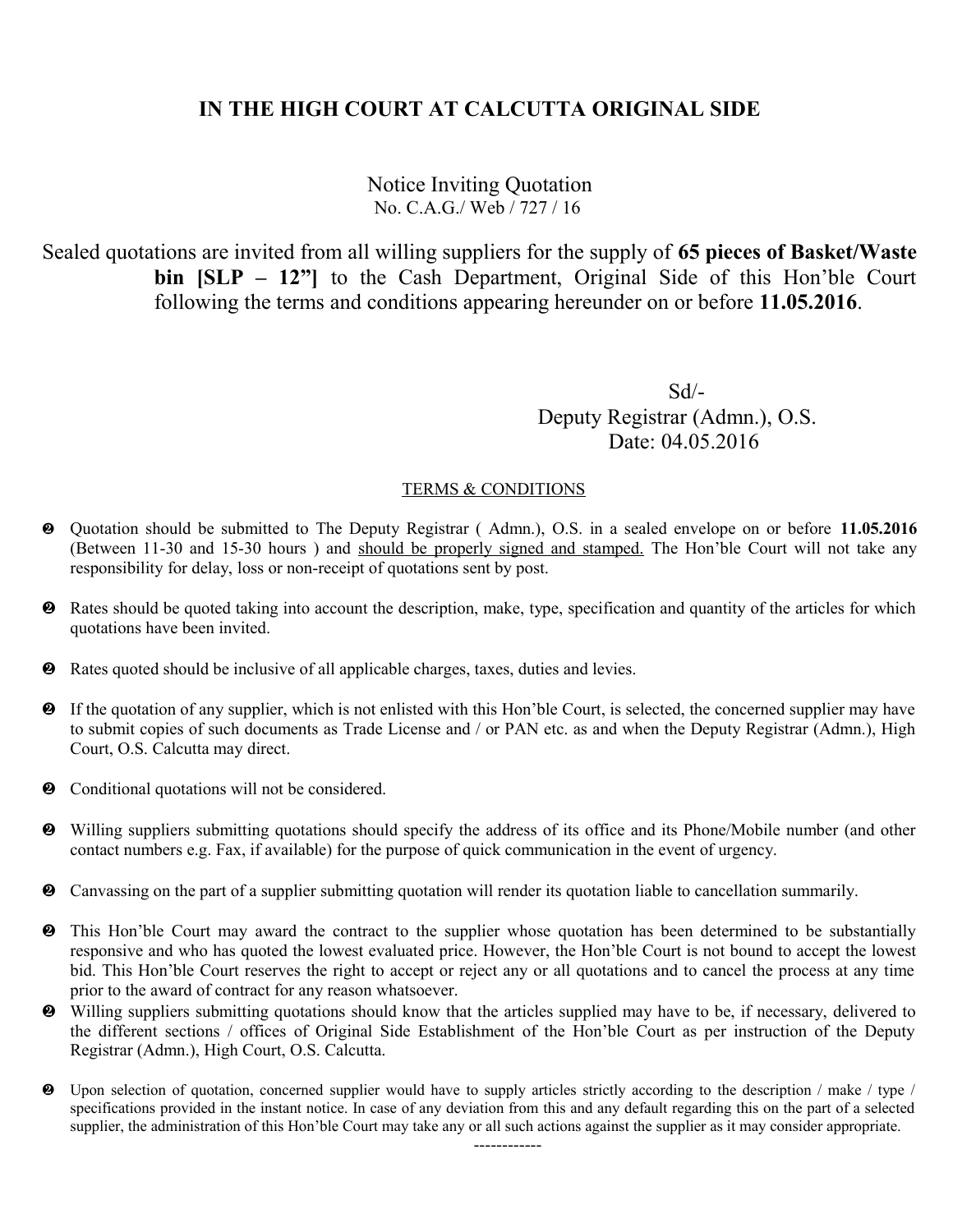Notice Inviting Quotation No. C.A.G./ Web / 728 / 16

Sealed quotations are invited from all willing suppliers for the supply of **250 pieces of Four Folded Cover File (16" x 12") with print** to the Cash Department, Original Side of this Hon'ble Court following the terms and conditions appearing hereunder on or before **11.05.2016**.

 Sd/- Deputy Registrar (Admn.), O.S. Date: 04.05.2016

- Quotation should be submitted to The Deputy Registrar ( Admn.), O.S. in a sealed envelope on or before **11.05.2016** (Between 11-30 and 15-30 hours ) and should be properly signed and stamped. The Hon'ble Court will not take any responsibility for delay, loss or non-receipt of quotations sent by post.
- Rates should be quoted taking into account the description, make, type, specification and quantity of the articles for which quotations have been invited.
- Rates quoted should be inclusive of all applicable charges, taxes, duties and levies.
- If the quotation of any supplier, which is not enlisted with this Hon'ble Court, is selected, the concerned supplier may have to submit copies of such documents as Trade License and / or PAN etc. as and when the Deputy Registrar (Admn.), High Court, O.S. Calcutta may direct.
- $\bullet$  Conditional quotations will not be considered.
- Willing suppliers submitting quotations should specify the address of its office and its Phone/Mobile number (and other contact numbers e.g. Fax, if available) for the purpose of quick communication in the event of urgency.
- Canvassing on the part of a supplier submitting quotation will render its quotation liable to cancellation summarily.
- This Hon'ble Court may award the contract to the supplier whose quotation has been determined to be substantially responsive and who has quoted the lowest evaluated price. However, the Hon'ble Court is not bound to accept the lowest bid. This Hon'ble Court reserves the right to accept or reject any or all quotations and to cancel the process at any time prior to the award of contract for any reason whatsoever.
- Willing suppliers submitting quotations should know that the articles supplied may have to be, if necessary, delivered to the different sections / offices of Original Side Establishment of the Hon'ble Court as per instruction of the Deputy Registrar (Admn.), High Court, O.S. Calcutta.
- Upon selection of quotation, concerned supplier would have to supply articles strictly according to the description / make / type / specifications provided in the instant notice. In case of any deviation from this and any default regarding this on the part of a selected supplier, the administration of this Hon'ble Court may take any or all such actions against the supplier as it may consider appropriate.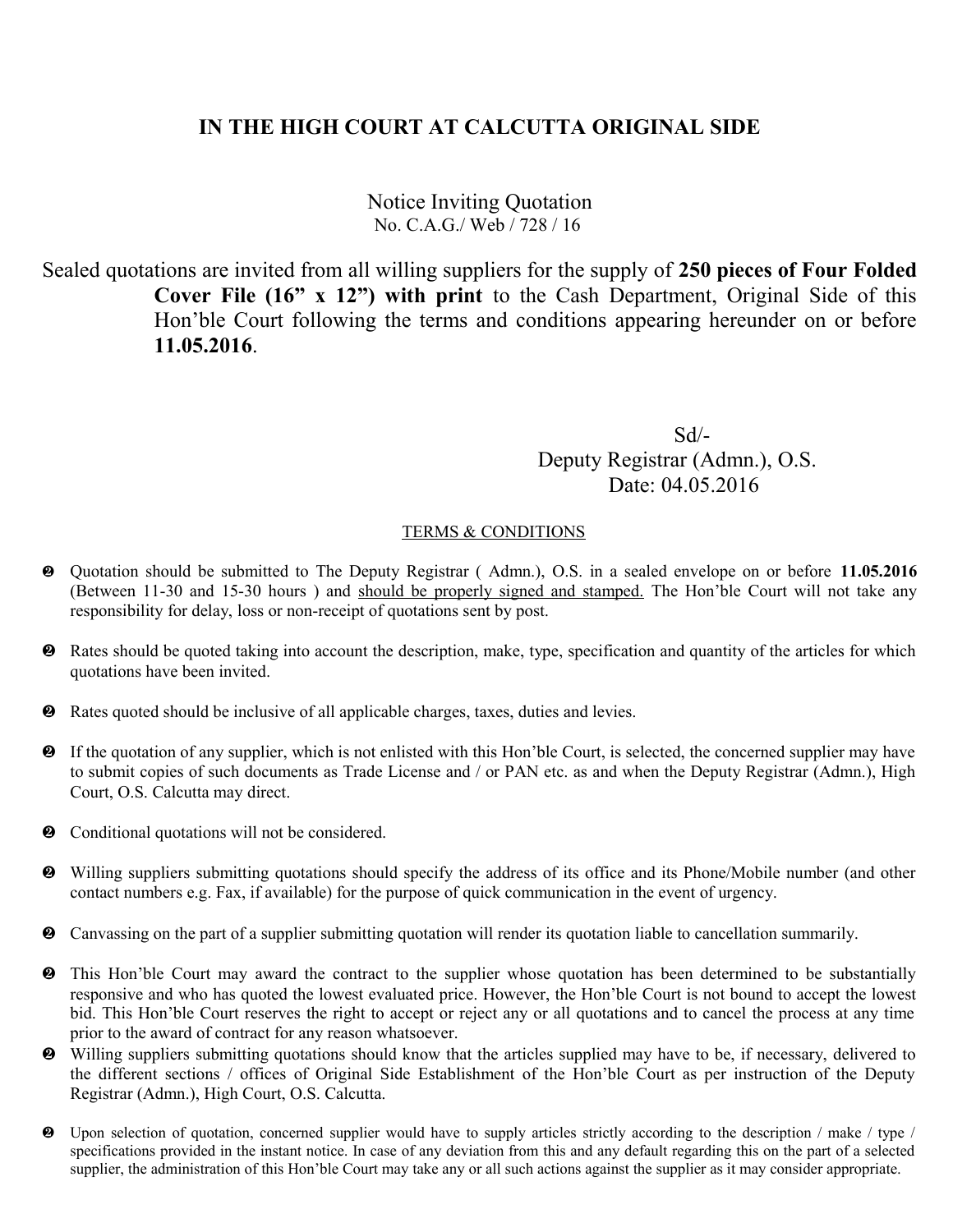------------

Notice Inviting Quotation No. C.A.G./ Web / 729 / 16

Sealed quotations are invited from all willing suppliers for the supply of **200 pieces of Four Folded Cover File (16" x 12") [Plastic Coated] with print** to the Cash Department, Original Side of this Hon'ble Court following the terms and conditions appearing hereunder on or before **11.05.2016**.

 Sd/- Deputy Registrar (Admn.), O.S. Date: 04.05.2016

- Quotation should be submitted to The Deputy Registrar ( Admn.), O.S. in a sealed envelope on or before **11.05.2016** (Between 11-30 and 15-30 hours ) and should be properly signed and stamped. The Hon'ble Court will not take any responsibility for delay, loss or non-receipt of quotations sent by post.
- Rates should be quoted taking into account the description, make, type, specification and quantity of the articles for which quotations have been invited.
- Rates quoted should be inclusive of all applicable charges, taxes, duties and levies.
- If the quotation of any supplier, which is not enlisted with this Hon'ble Court, is selected, the concerned supplier may have to submit copies of such documents as Trade License and / or PAN etc. as and when the Deputy Registrar (Admn.), High Court, O.S. Calcutta may direct.
- $\bullet$  Conditional quotations will not be considered.
- Willing suppliers submitting quotations should specify the address of its office and its Phone/Mobile number (and other contact numbers e.g. Fax, if available) for the purpose of quick communication in the event of urgency.
- Canvassing on the part of a supplier submitting quotation will render its quotation liable to cancellation summarily.
- This Hon'ble Court may award the contract to the supplier whose quotation has been determined to be substantially responsive and who has quoted the lowest evaluated price. However, the Hon'ble Court is not bound to accept the lowest bid. This Hon'ble Court reserves the right to accept or reject any or all quotations and to cancel the process at any time prior to the award of contract for any reason whatsoever.
- Willing suppliers submitting quotations should know that the articles supplied may have to be, if necessary, delivered to the different sections / offices of Original Side Establishment of the Hon'ble Court as per instruction of the Deputy Registrar (Admn.), High Court, O.S. Calcutta.
- Upon selection of quotation, concerned supplier would have to supply articles strictly according to the description / make / type / specifications provided in the instant notice. In case of any deviation from this and any default regarding this on the part of a selected supplier, the administration of this Hon'ble Court may take any or all such actions against the supplier as it may consider appropriate.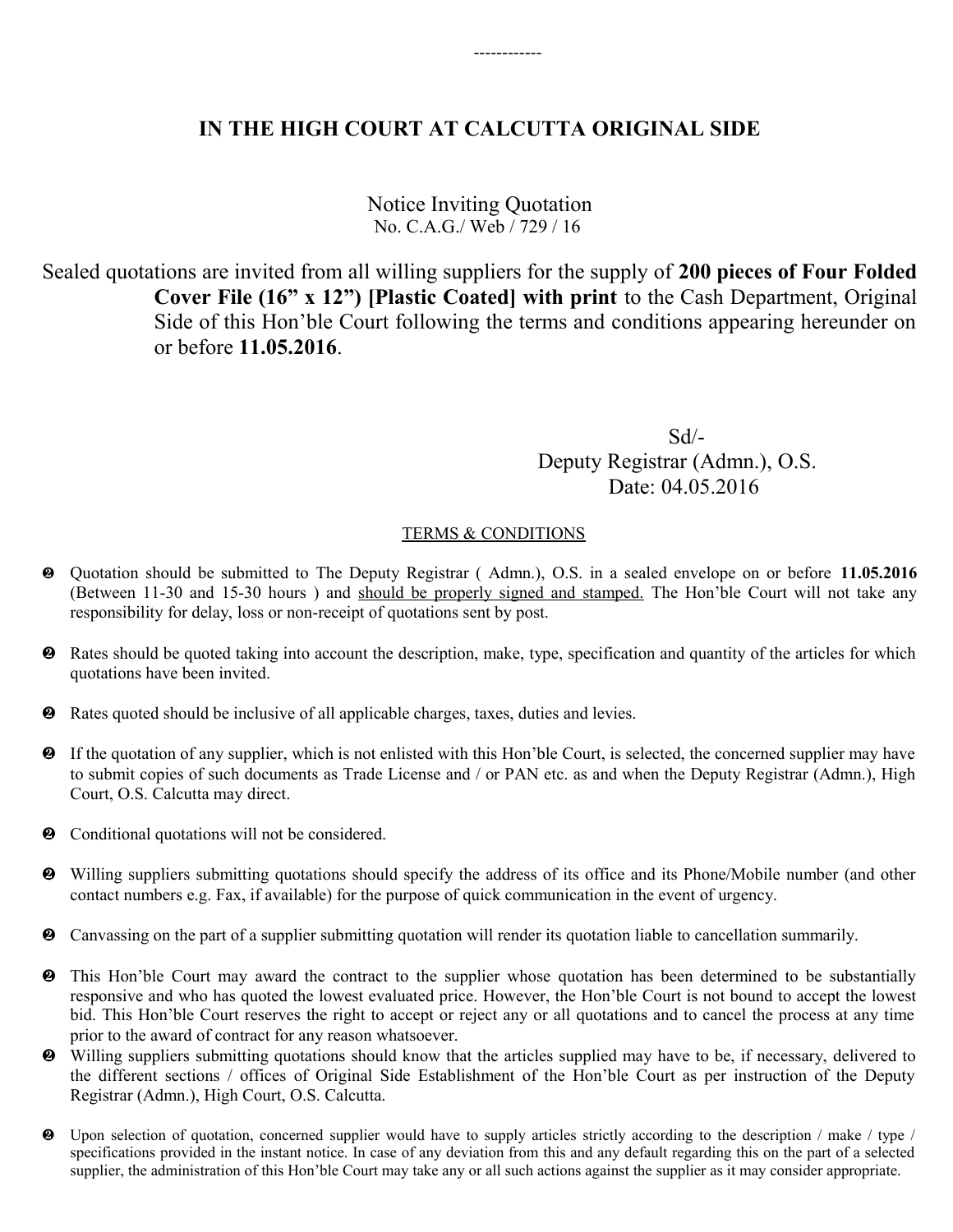------------

### Notice Inviting Quotation No. C.A.G./ Web / 730 / 16

Sealed quotations are invited from all willing suppliers for the supply of- **Perforator: [Kangaro]**

> **DP-52 50 pieces FP-20 30 pieces**

to the Cash Department, Original Side of this Hon'ble Court following the terms and conditions appearing hereunder on or before **11.05.2016**.

 Sd/- Deputy Registrar (Admn.), O.S. Date: 04.05.2016

- Quotation should be submitted to The Deputy Registrar ( Admn.), O.S. in a sealed envelope on or before **11.05.2016** (Between 11-30 and 15-30 hours ) and should be properly signed and stamped. The Hon'ble Court will not take any responsibility for delay, loss or non-receipt of quotations sent by post.
- Rates should be quoted taking into account the description, make, type, specification and quantity of the articles for which quotations have been invited.
- Rates quoted should be inclusive of all applicable charges, taxes, duties and levies.
- If the quotation of any supplier, which is not enlisted with this Hon'ble Court, is selected, the concerned supplier may have to submit copies of such documents as Trade License and / or PAN etc. as and when the Deputy Registrar (Admn.), High Court, O.S. Calcutta may direct.
- $\bullet$  Conditional quotations will not be considered.
- Willing suppliers submitting quotations should specify the address of its office and its Phone/Mobile number (and other contact numbers e.g. Fax, if available) for the purpose of quick communication in the event of urgency.
- Canvassing on the part of a supplier submitting quotation will render its quotation liable to cancellation summarily.
- This Hon'ble Court may award the contract to the supplier whose quotation has been determined to be substantially responsive and who has quoted the lowest evaluated price. However, the Hon'ble Court is not bound to accept the lowest bid. This Hon'ble Court reserves the right to accept or reject any or all quotations and to cancel the process at any time prior to the award of contract for any reason whatsoever.
- Willing suppliers submitting quotations should know that the articles supplied may have to be, if necessary, delivered to the different sections / offices of Original Side Establishment of the Hon'ble Court as per instruction of the Deputy Registrar (Admn.), High Court, O.S. Calcutta.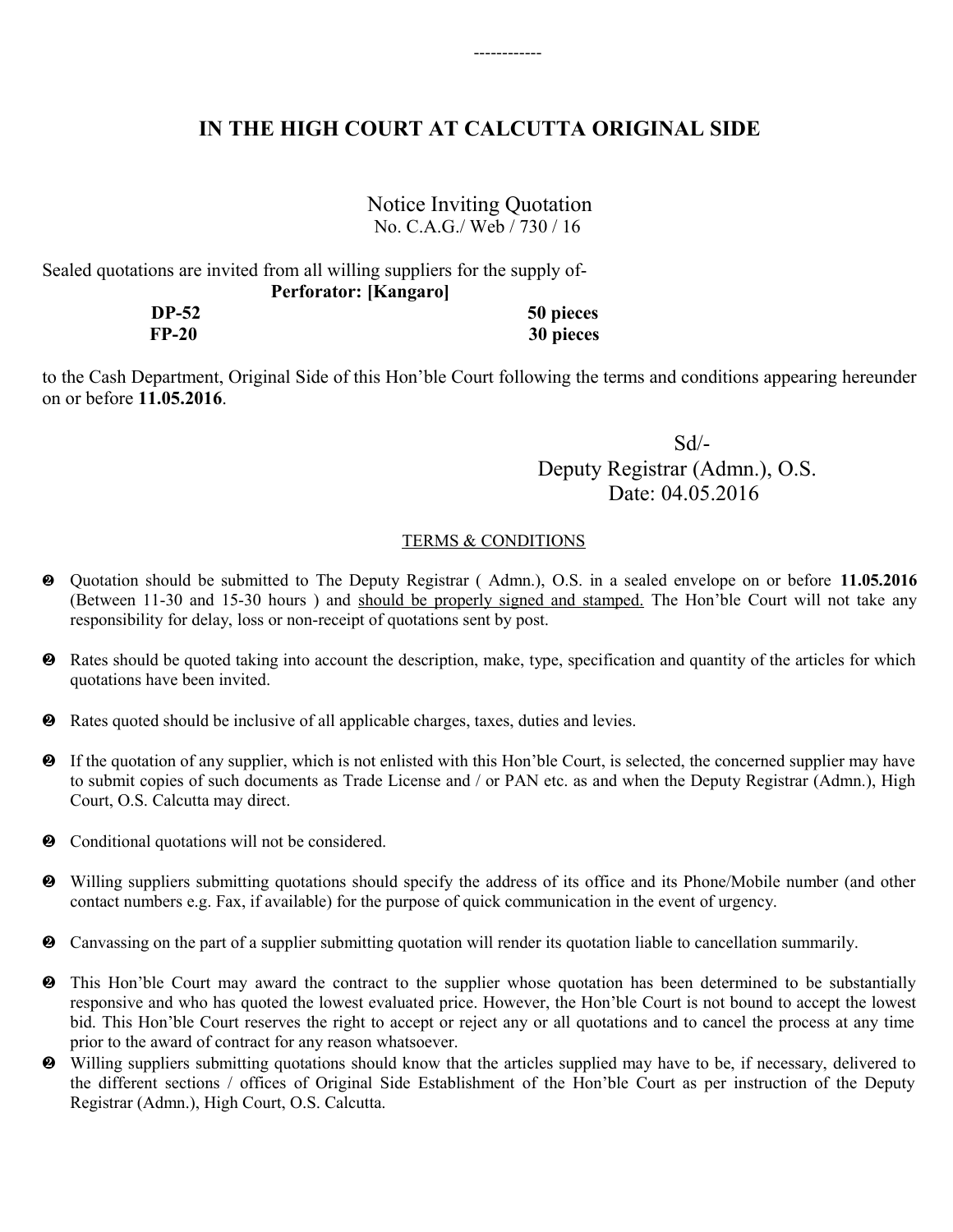Upon selection of quotation, concerned supplier would have to supply articles strictly according to the description / make / type / specifications provided in the instant notice. In case of any deviation from this and any default regarding this on the part of a selected supplier, the administration of this Hon'ble Court may take any or all such actions against the supplier as it may consider appropriate.

------------

# **IN THE HIGH COURT AT CALCUTTA ORIGINAL SIDE**

### Notice Inviting Quotation No. C.A.G./ Web / 731 / 16

Sealed quotations are invited from all willing suppliers for the supply of **500 pieces of Duster (20" x 20")** to the Cash Department, Original Side of this Hon'ble Court following the terms and conditions appearing hereunder on or before **11.05.2016**.

### **Note: Samples may be provided.**

 Sd/- Deputy Registrar (Admn.), O.S. Date: 04.05.2016

- Quotation should be submitted to The Deputy Registrar ( Admn.), O.S. in a sealed envelope on or before **11.05.2016** (Between 11-30 and 15-30 hours ) and should be properly signed and stamped. The Hon'ble Court will not take any responsibility for delay, loss or non-receipt of quotations sent by post.
- Rates should be quoted taking into account the description, make, type, specification and quantity of the articles for which quotations have been invited.
- Rates quoted should be inclusive of all applicable charges, taxes, duties and levies.
- If the quotation of any supplier, which is not enlisted with this Hon'ble Court, is selected, the concerned supplier may have to submit copies of such documents as Trade License and / or PAN etc. as and when the Deputy Registrar (Admn.), High Court, O.S. Calcutta may direct.
- $\bullet$  Conditional quotations will not be considered.
- Willing suppliers submitting quotations should specify the address of its office and its Phone/Mobile number (and other contact numbers e.g. Fax, if available) for the purpose of quick communication in the event of urgency.
- Canvassing on the part of a supplier submitting quotation will render its quotation liable to cancellation summarily.
- This Hon'ble Court may award the contract to the supplier whose quotation has been determined to be substantially responsive and who has quoted the lowest evaluated price. However, the Hon'ble Court is not bound to accept the lowest bid. This Hon'ble Court reserves the right to accept or reject any or all quotations and to cancel the process at any time prior to the award of contract for any reason whatsoever.
- Willing suppliers submitting quotations should know that the articles supplied may have to be, if necessary, delivered to the different sections / offices of Original Side Establishment of the Hon'ble Court as per instruction of the Deputy Registrar (Admn.), High Court, O.S. Calcutta.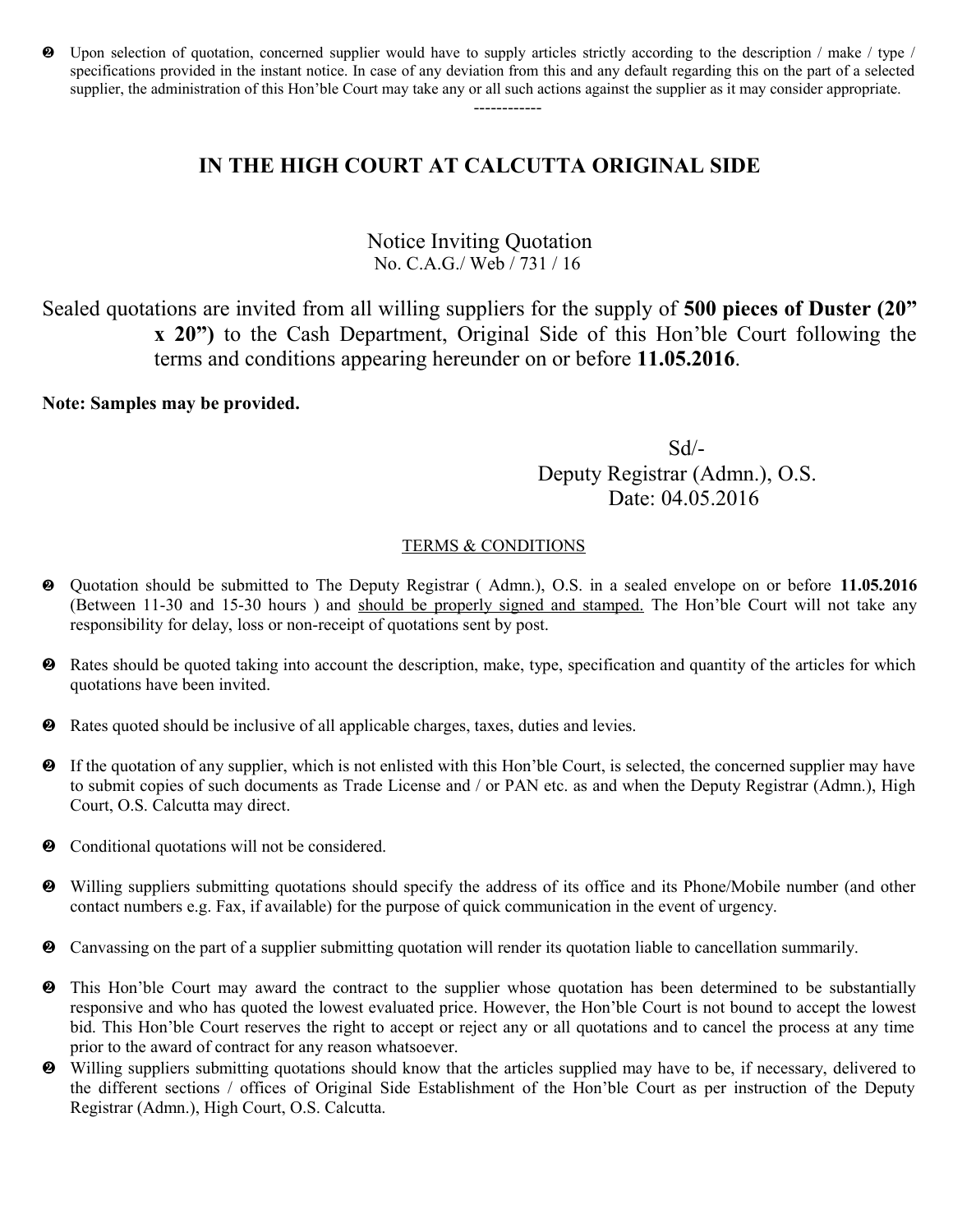Upon selection of quotation, concerned supplier would have to supply articles strictly according to the description / make / type / specifications provided in the instant notice. In case of any deviation from this and any default regarding this on the part of a selected supplier, the administration of this Hon'ble Court may take any or all such actions against the supplier as it may consider appropriate.

------------

## **IN THE HIGH COURT AT CALCUTTA ORIGINAL SIDE**

Notice Inviting Quotation No. C.A.G./ Web / 732 / 16

Sealed quotations are invited from all willing suppliers for the supply of- **Camlin Adhelin Synthetic Glue (20 ml) 500 pieces**

 **Awl (Wooden Handle) 10 dozens**

to the Cash Department, Original Side of this Hon'ble Court following the terms and conditions appearing hereunder on or before **11.05.2016**.

**Note: Samples may be provided for "Awl".**

 Sd/- Deputy Registrar (Admn.), O.S. Date: 04.05.2016

- Quotation should be submitted to The Deputy Registrar ( Admn.), O.S. in a sealed envelope on or before **11.05.2016** (Between 11-30 and 15-30 hours ) and should be properly signed and stamped. The Hon'ble Court will not take any responsibility for delay, loss or non-receipt of quotations sent by post.
- Rates should be quoted taking into account the description, make, type, specification and quantity of the articles for which quotations have been invited.
- Rates quoted should be inclusive of all applicable charges, taxes, duties and levies.
- If the quotation of any supplier, which is not enlisted with this Hon'ble Court, is selected, the concerned supplier may have to submit copies of such documents as Trade License and / or PAN etc. as and when the Deputy Registrar (Admn.), High Court, O.S. Calcutta may direct.
- $\bullet$  Conditional quotations will not be considered.
- Willing suppliers submitting quotations should specify the address of its office and its Phone/Mobile number (and other contact numbers e.g. Fax, if available) for the purpose of quick communication in the event of urgency.
- Canvassing on the part of a supplier submitting quotation will render its quotation liable to cancellation summarily.
- This Hon'ble Court may award the contract to the supplier whose quotation has been determined to be substantially responsive and who has quoted the lowest evaluated price. However, the Hon'ble Court is not bound to accept the lowest bid. This Hon'ble Court reserves the right to accept or reject any or all quotations and to cancel the process at any time prior to the award of contract for any reason whatsoever.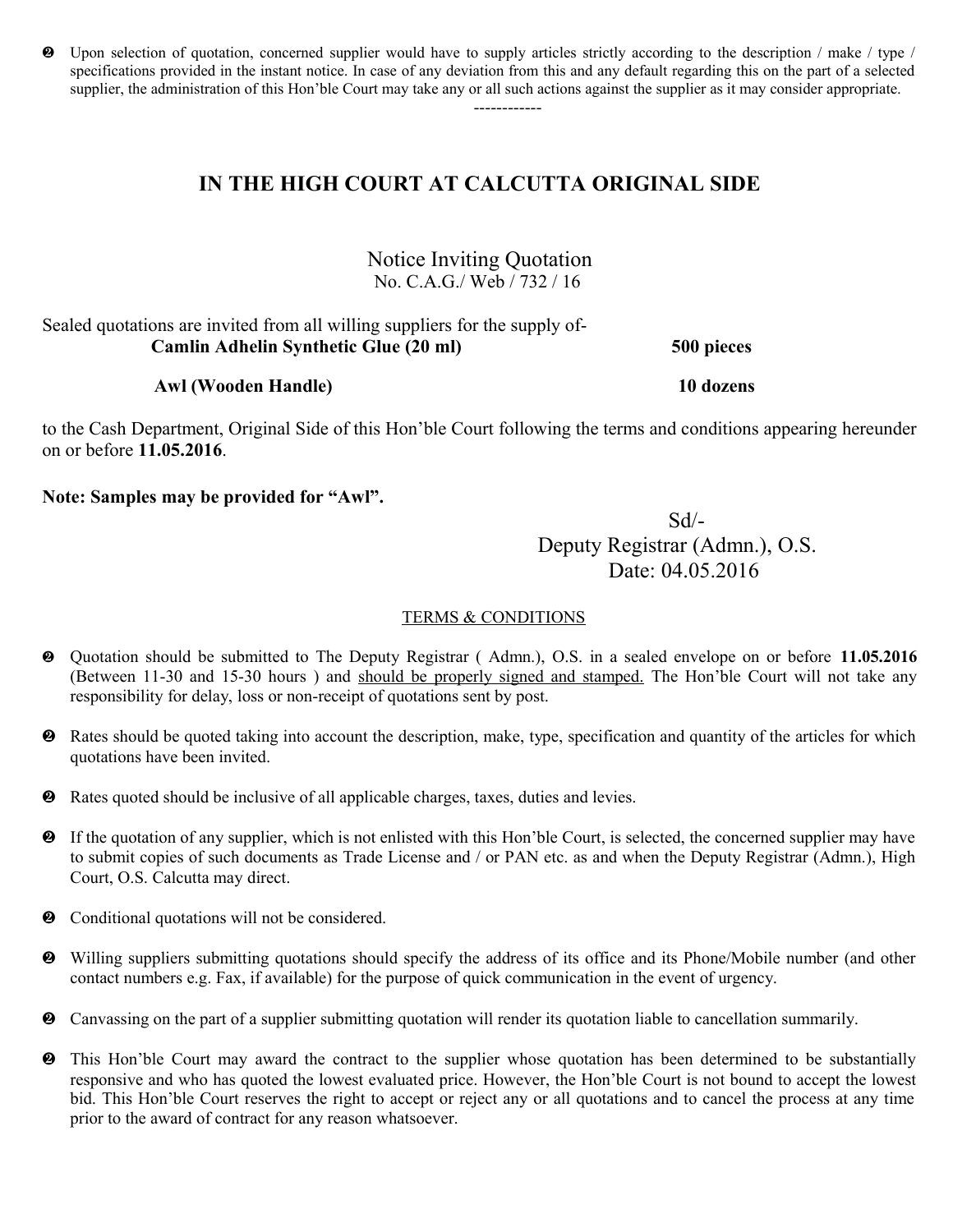- Willing suppliers submitting quotations should know that the articles supplied may have to be, if necessary, delivered to the different sections / offices of Original Side Establishment of the Hon'ble Court as per instruction of the Deputy Registrar (Admn.), High Court, O.S. Calcutta.
- Upon selection of quotation, concerned supplier would have to supply articles strictly according to the description / make / type / specifications provided in the instant notice. In case of any deviation from this and any default regarding this on the part of a selected supplier, the administration of this Hon'ble Court may take any or all such actions against the supplier as it may consider appropriate. ------------

Notice Inviting Quotation No. C.A.G./ Web / 733 / 16

Sealed quotations are invited from all willing suppliers for the supply of **250 pieces of Duster (30" x 30")** to the Cash Department, Original Side of this Hon'ble Court following the terms and conditions appearing hereunder on or before **11.05.2016**.

**Note: Samples may be provided.**

 Sd/- Deputy Registrar (Admn.), O.S. Date: 04.05.2016

- Quotation should be submitted to The Deputy Registrar ( Admn.), O.S. in a sealed envelope on or before **11.05.2016** (Between 11-30 and 15-30 hours ) and should be properly signed and stamped. The Hon'ble Court will not take any responsibility for delay, loss or non-receipt of quotations sent by post.
- Rates should be quoted taking into account the description, make, type, specification and quantity of the articles for which quotations have been invited.
- Rates quoted should be inclusive of all applicable charges, taxes, duties and levies.
- If the quotation of any supplier, which is not enlisted with this Hon'ble Court, is selected, the concerned supplier may have to submit copies of such documents as Trade License and / or PAN etc. as and when the Deputy Registrar (Admn.), High Court, O.S. Calcutta may direct.
- $\bullet$  Conditional quotations will not be considered.
- Willing suppliers submitting quotations should specify the address of its office and its Phone/Mobile number (and other contact numbers e.g. Fax, if available) for the purpose of quick communication in the event of urgency.
- Canvassing on the part of a supplier submitting quotation will render its quotation liable to cancellation summarily.
- This Hon'ble Court may award the contract to the supplier whose quotation has been determined to be substantially responsive and who has quoted the lowest evaluated price. However, the Hon'ble Court is not bound to accept the lowest bid. This Hon'ble Court reserves the right to accept or reject any or all quotations and to cancel the process at any time prior to the award of contract for any reason whatsoever.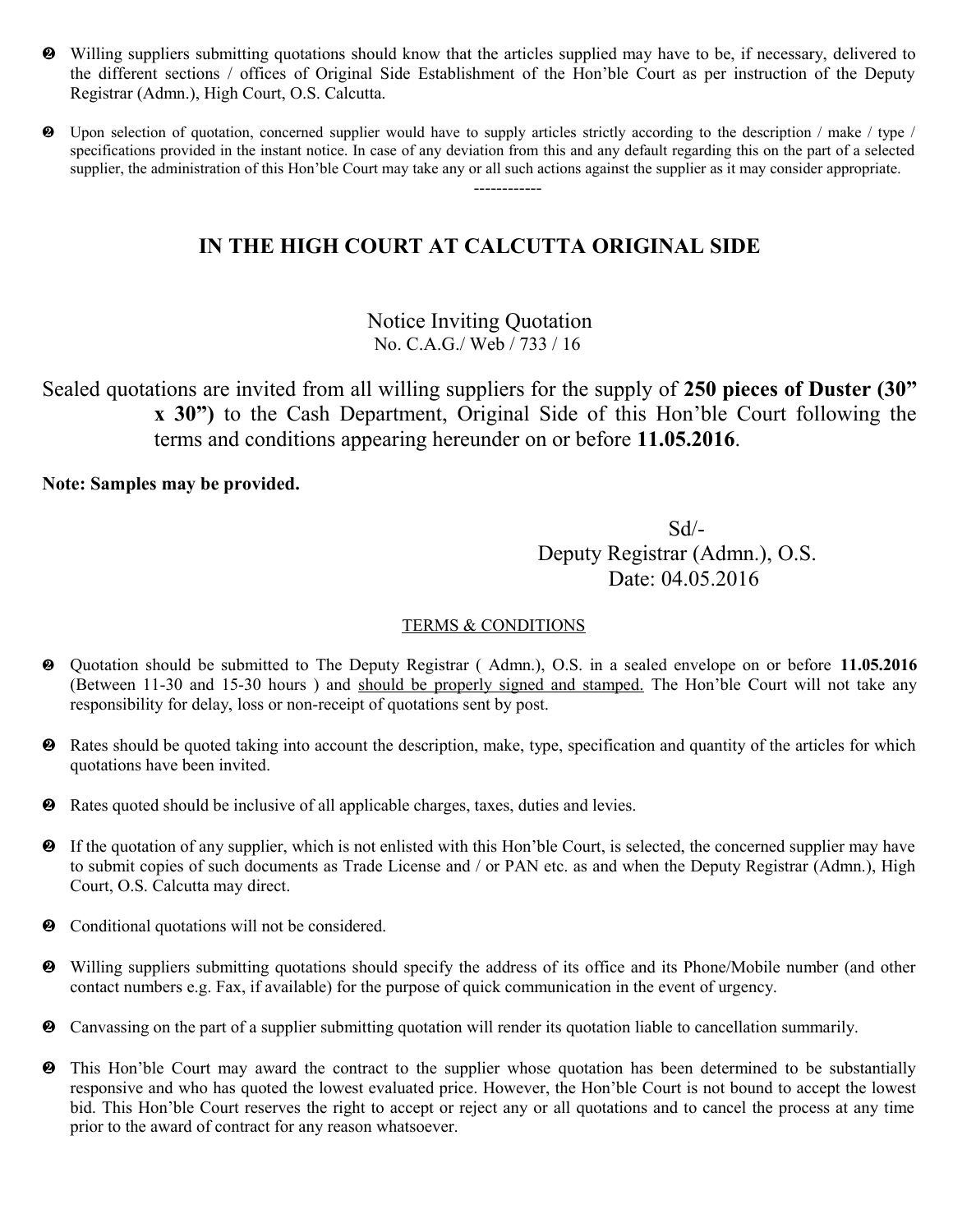- Willing suppliers submitting quotations should know that the articles supplied may have to be, if necessary, delivered to the different sections / offices of Original Side Establishment of the Hon'ble Court as per instruction of the Deputy Registrar (Admn.), High Court, O.S. Calcutta.
- Upon selection of quotation, concerned supplier would have to supply articles strictly according to the description / make / type / specifications provided in the instant notice. In case of any deviation from this and any default regarding this on the part of a selected supplier, the administration of this Hon'ble Court may take any or all such actions against the supplier as it may consider appropriate. ------------

Notice Inviting Quotation No. C.A.G./ Web / 734 / 16

Sealed quotations are invited from all willing suppliers for the supply of **150 pieces of Scissors** to the Cash Department, Original Side of this Hon'ble Court following the terms and conditions appearing hereunder on or before **11.05.2016**.

### **Note: Samples may be provided.**

 Sd/- Deputy Registrar (Admn.), O.S. Date: 04.05.2016

- Quotation should be submitted to The Deputy Registrar ( Admn.), O.S. in a sealed envelope on or before **11.05.2016** (Between 11-30 and 15-30 hours ) and should be properly signed and stamped. The Hon'ble Court will not take any responsibility for delay, loss or non-receipt of quotations sent by post.
- Rates should be quoted taking into account the description, make, type, specification and quantity of the articles for which quotations have been invited.
- Rates quoted should be inclusive of all applicable charges, taxes, duties and levies.
- If the quotation of any supplier, which is not enlisted with this Hon'ble Court, is selected, the concerned supplier may have to submit copies of such documents as Trade License and / or PAN etc. as and when the Deputy Registrar (Admn.), High Court, O.S. Calcutta may direct.
- $\bullet$  Conditional quotations will not be considered.
- Willing suppliers submitting quotations should specify the address of its office and its Phone/Mobile number (and other contact numbers e.g. Fax, if available) for the purpose of quick communication in the event of urgency.
- Canvassing on the part of a supplier submitting quotation will render its quotation liable to cancellation summarily.
- This Hon'ble Court may award the contract to the supplier whose quotation has been determined to be substantially responsive and who has quoted the lowest evaluated price. However, the Hon'ble Court is not bound to accept the lowest bid. This Hon'ble Court reserves the right to accept or reject any or all quotations and to cancel the process at any time prior to the award of contract for any reason whatsoever.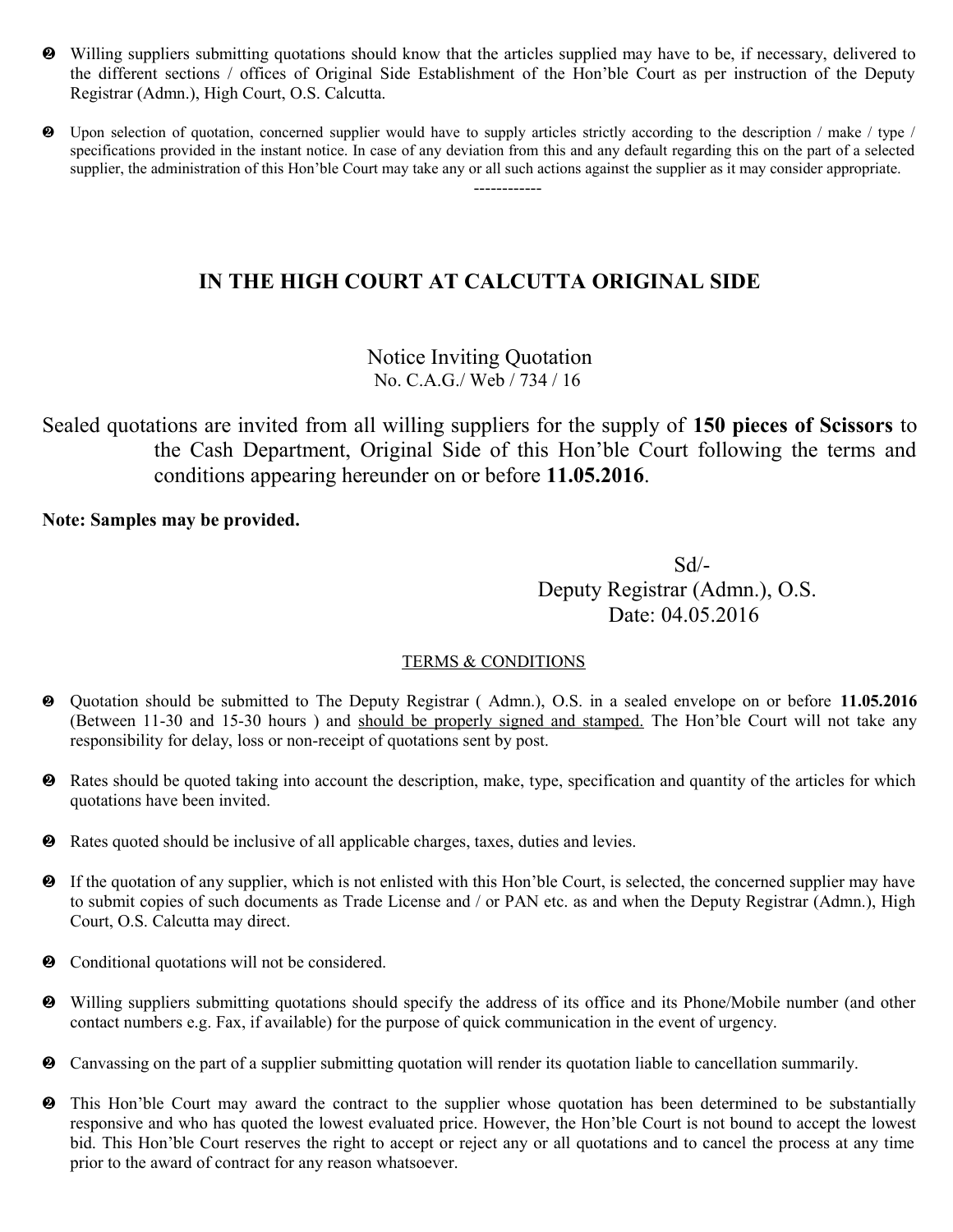- Willing suppliers submitting quotations should know that the articles supplied may have to be, if necessary, delivered to the different sections / offices of Original Side Establishment of the Hon'ble Court as per instruction of the Deputy Registrar (Admn.), High Court, O.S. Calcutta.
- Upon selection of quotation, concerned supplier would have to supply articles strictly according to the description / make / type / specifications provided in the instant notice. In case of any deviation from this and any default regarding this on the part of a selected supplier, the administration of this Hon'ble Court may take any or all such actions against the supplier as it may consider appropriate. ------------

Notice Inviting Quotation No. C.A.G./ Web / 735 / 16

Sealed quotations are invited from all willing suppliers for the supply of **35 kg. of Thread Ball** to the Cash Department, Original Side of this Hon'ble Court following the terms and conditions appearing hereunder on or before **11.05.2016**.

### **Note: Samples may be provided.**

 Sd/- Deputy Registrar (Admn.), O.S. Date: 04.05.2016

- Quotation should be submitted to The Deputy Registrar ( Admn.), O.S. in a sealed envelope on or before **11.05.2016** (Between 11-30 and 15-30 hours ) and should be properly signed and stamped. The Hon'ble Court will not take any responsibility for delay, loss or non-receipt of quotations sent by post.
- Rates should be quoted taking into account the description, make, type, specification and quantity of the articles for which quotations have been invited.
- Rates quoted should be inclusive of all applicable charges, taxes, duties and levies.
- If the quotation of any supplier, which is not enlisted with this Hon'ble Court, is selected, the concerned supplier may have to submit copies of such documents as Trade License and / or PAN etc. as and when the Deputy Registrar (Admn.), High Court, O.S. Calcutta may direct.
- $\odot$  Conditional quotations will not be considered.
- Willing suppliers submitting quotations should specify the address of its office and its Phone/Mobile number (and other contact numbers e.g. Fax, if available) for the purpose of quick communication in the event of urgency.
- Canvassing on the part of a supplier submitting quotation will render its quotation liable to cancellation summarily.
- This Hon'ble Court may award the contract to the supplier whose quotation has been determined to be substantially responsive and who has quoted the lowest evaluated price. However, the Hon'ble Court is not bound to accept the lowest bid. This Hon'ble Court reserves the right to accept or reject any or all quotations and to cancel the process at any time prior to the award of contract for any reason whatsoever.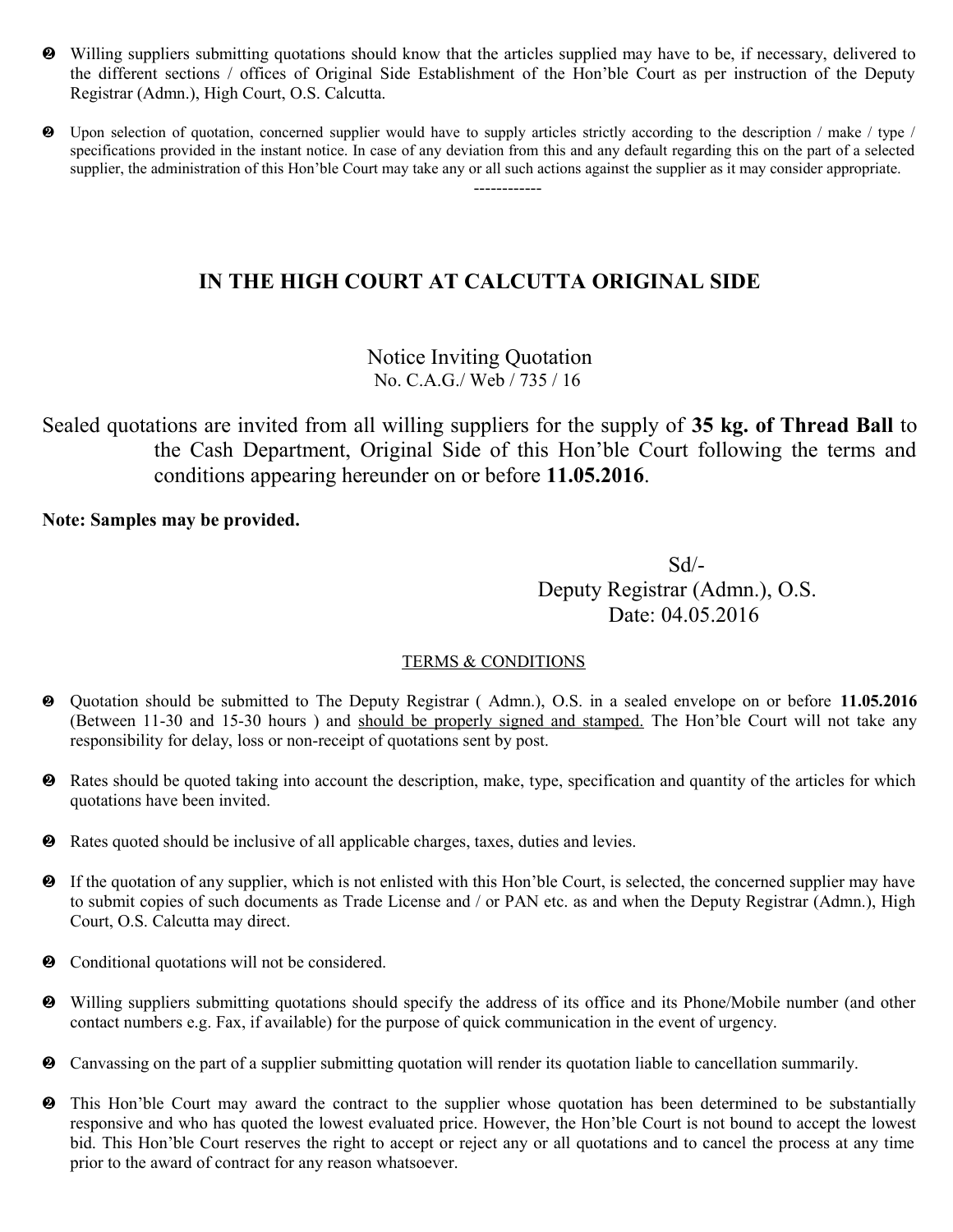- Willing suppliers submitting quotations should know that the articles supplied may have to be, if necessary, delivered to the different sections / offices of Original Side Establishment of the Hon'ble Court as per instruction of the Deputy Registrar (Admn.), High Court, O.S. Calcutta.
- Upon selection of quotation, concerned supplier would have to supply articles strictly according to the description / make / type / specifications provided in the instant notice. In case of any deviation from this and any default regarding this on the part of a selected supplier, the administration of this Hon'ble Court may take any or all such actions against the supplier as it may consider appropriate. ------------

Notice Inviting Quotation No. C.A.G./ Web / 736 / 16

Sealed quotations are invited from all willing suppliers for the supply of **50 packets of Tag (Cotton) [50 pieces in bundle, 10 bundles in a packet]** to the Cash Department, Original Side of this Hon'ble Court following the terms and conditions appearing hereunder on or before **11.05.2016**.

 Sd/- Deputy Registrar (Admn.), O.S. Date: 04.05.2016

- Quotation should be submitted to The Deputy Registrar ( Admn.), O.S. in a sealed envelope on or before **11.05.2016** (Between 11-30 and 15-30 hours ) and should be properly signed and stamped. The Hon'ble Court will not take any responsibility for delay, loss or non-receipt of quotations sent by post.
- Rates should be quoted taking into account the description, make, type, specification and quantity of the articles for which quotations have been invited.
- Rates quoted should be inclusive of all applicable charges, taxes, duties and levies.
- If the quotation of any supplier, which is not enlisted with this Hon'ble Court, is selected, the concerned supplier may have to submit copies of such documents as Trade License and / or PAN etc. as and when the Deputy Registrar (Admn.), High Court, O.S. Calcutta may direct.
- Conditional quotations will not be considered.
- Willing suppliers submitting quotations should specify the address of its office and its Phone/Mobile number (and other contact numbers e.g. Fax, if available) for the purpose of quick communication in the event of urgency.
- Canvassing on the part of a supplier submitting quotation will render its quotation liable to cancellation summarily.
- This Hon'ble Court may award the contract to the supplier whose quotation has been determined to be substantially responsive and who has quoted the lowest evaluated price. However, the Hon'ble Court is not bound to accept the lowest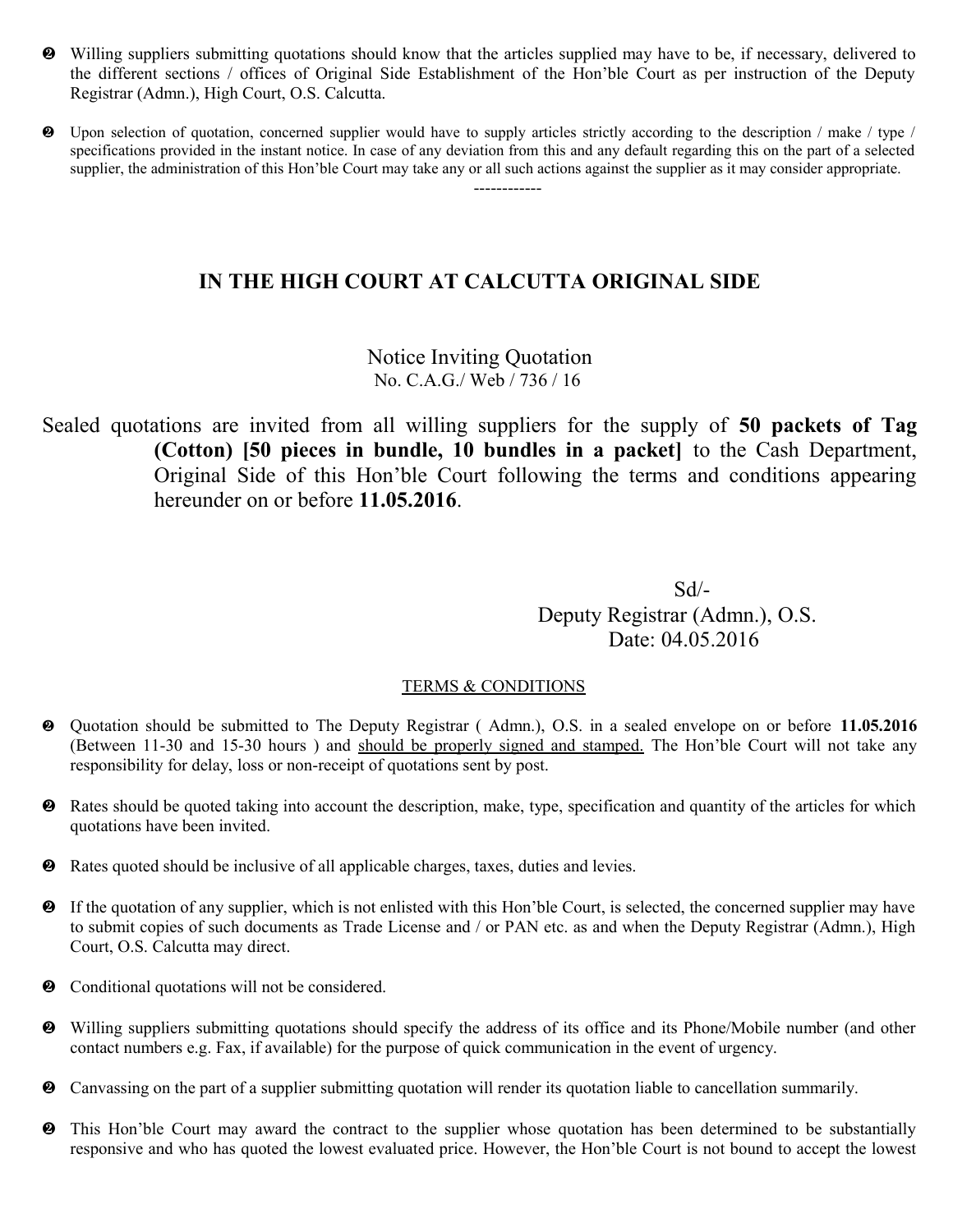bid. This Hon'ble Court reserves the right to accept or reject any or all quotations and to cancel the process at any time prior to the award of contract for any reason whatsoever.

 Willing suppliers submitting quotations should know that the articles supplied may have to be, if necessary, delivered to the different sections / offices of Original Side Establishment of the Hon'ble Court as per instruction of the Deputy Registrar (Admn.), High Court, O.S. Calcutta.

 Upon selection of quotation, concerned supplier would have to supply articles strictly according to the description / make / type / specifications provided in the instant notice. In case of any deviation from this and any default regarding this on the part of a selected supplier, the administration of this Hon'ble Court may take any or all such actions against the supplier as it may consider appropriate. ------------

# **IN THE HIGH COURT AT CALCUTTA ORIGINAL SIDE**

Notice Inviting Quotation No. C.A.G./ Web / 737 / 16

Sealed quotations are invited from all willing suppliers for the supply of- **Red & Blue Pen [Link Magnet] (10 pieces in a packet) 25 packets**

 **Red Refill [For Ball Pens Linc 1500, 100 pieces in a packet] 4 packets**

to the Cash Department, Original Side of this Hon'ble Court following the terms and conditions appearing hereunder on or before **11.05.2016**.

 Sd/- Deputy Registrar (Admn.), O.S. Date: 04.05.2016

- Quotation should be submitted to The Deputy Registrar ( Admn.), O.S. in a sealed envelope on or before **11.05.2016** (Between 11-30 and 15-30 hours ) and should be properly signed and stamped. The Hon'ble Court will not take any responsibility for delay, loss or non-receipt of quotations sent by post.
- Rates should be quoted taking into account the description, make, type, specification and quantity of the articles for which quotations have been invited.
- Rates quoted should be inclusive of all applicable charges, taxes, duties and levies.
- If the quotation of any supplier, which is not enlisted with this Hon'ble Court, is selected, the concerned supplier may have to submit copies of such documents as Trade License and / or PAN etc. as and when the Deputy Registrar (Admn.), High Court, O.S. Calcutta may direct.
- $\bullet$  Conditional quotations will not be considered.
- Willing suppliers submitting quotations should specify the address of its office and its Phone/Mobile number (and other contact numbers e.g. Fax, if available) for the purpose of quick communication in the event of urgency.
- Canvassing on the part of a supplier submitting quotation will render its quotation liable to cancellation summarily.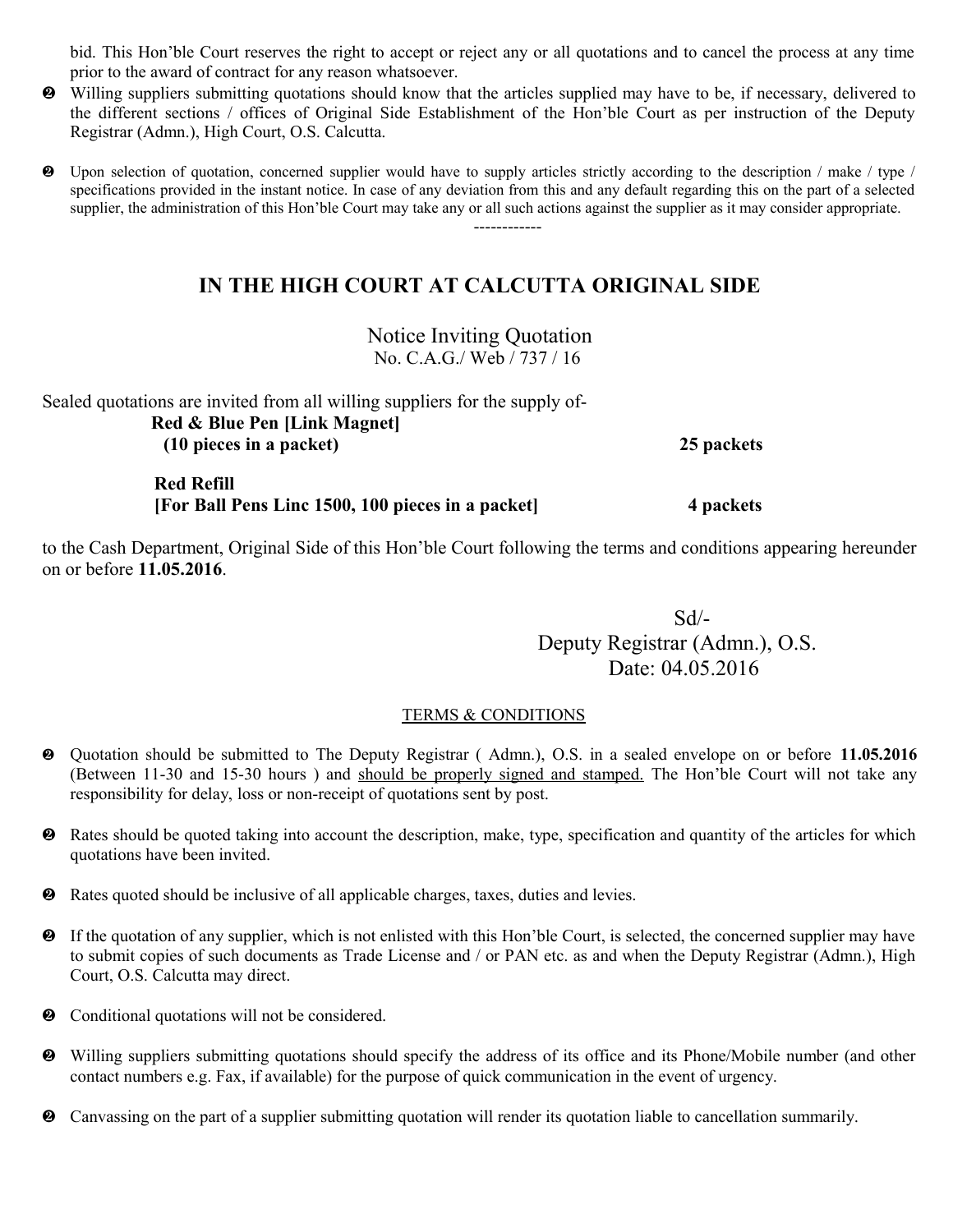- This Hon'ble Court may award the contract to the supplier whose quotation has been determined to be substantially responsive and who has quoted the lowest evaluated price. However, the Hon'ble Court is not bound to accept the lowest bid. This Hon'ble Court reserves the right to accept or reject any or all quotations and to cancel the process at any time prior to the award of contract for any reason whatsoever.
- Willing suppliers submitting quotations should know that the articles supplied may have to be, if necessary, delivered to the different sections / offices of Original Side Establishment of the Hon'ble Court as per instruction of the Deputy Registrar (Admn.), High Court, O.S. Calcutta.
- Upon selection of quotation, concerned supplier would have to supply articles strictly according to the description / make / type / specifications provided in the instant notice. In case of any deviation from this and any default regarding this on the part of a selected supplier, the administration of this Hon'ble Court may take any or all such actions against the supplier as it may consider appropriate. ------------

### Notice Inviting Quotation No. C.A.G./ Web / 738 / 16

Sealed quotations are invited from all willing suppliers for the supply of **100 pieces of Bombay Dyeing Towels [Flora, 75cm x 1.5m]** to the Cash Department, Original Side of this Hon'ble Court following the terms and conditions appearing hereunder on or before **11.05.2016**.

 Sd/- Deputy Registrar (Admn.), O.S. Date: 04.05.2016

- Quotation should be submitted to The Deputy Registrar ( Admn.), O.S. in a sealed envelope on or before **11.05.2016** (Between 11-30 and 15-30 hours ) and should be properly signed and stamped. The Hon'ble Court will not take any responsibility for delay, loss or non-receipt of quotations sent by post.
- Rates should be quoted taking into account the description, make, type, specification and quantity of the articles for which quotations have been invited.
- Rates quoted should be inclusive of all applicable charges, taxes, duties and levies.
- If the quotation of any supplier, which is not enlisted with this Hon'ble Court, is selected, the concerned supplier may have to submit copies of such documents as Trade License and / or PAN etc. as and when the Deputy Registrar (Admn.), High Court, O.S. Calcutta may direct.
- $\bullet$  Conditional quotations will not be considered.
- Willing suppliers submitting quotations should specify the address of its office and its Phone/Mobile number (and other contact numbers e.g. Fax, if available) for the purpose of quick communication in the event of urgency.
- Canvassing on the part of a supplier submitting quotation will render its quotation liable to cancellation summarily.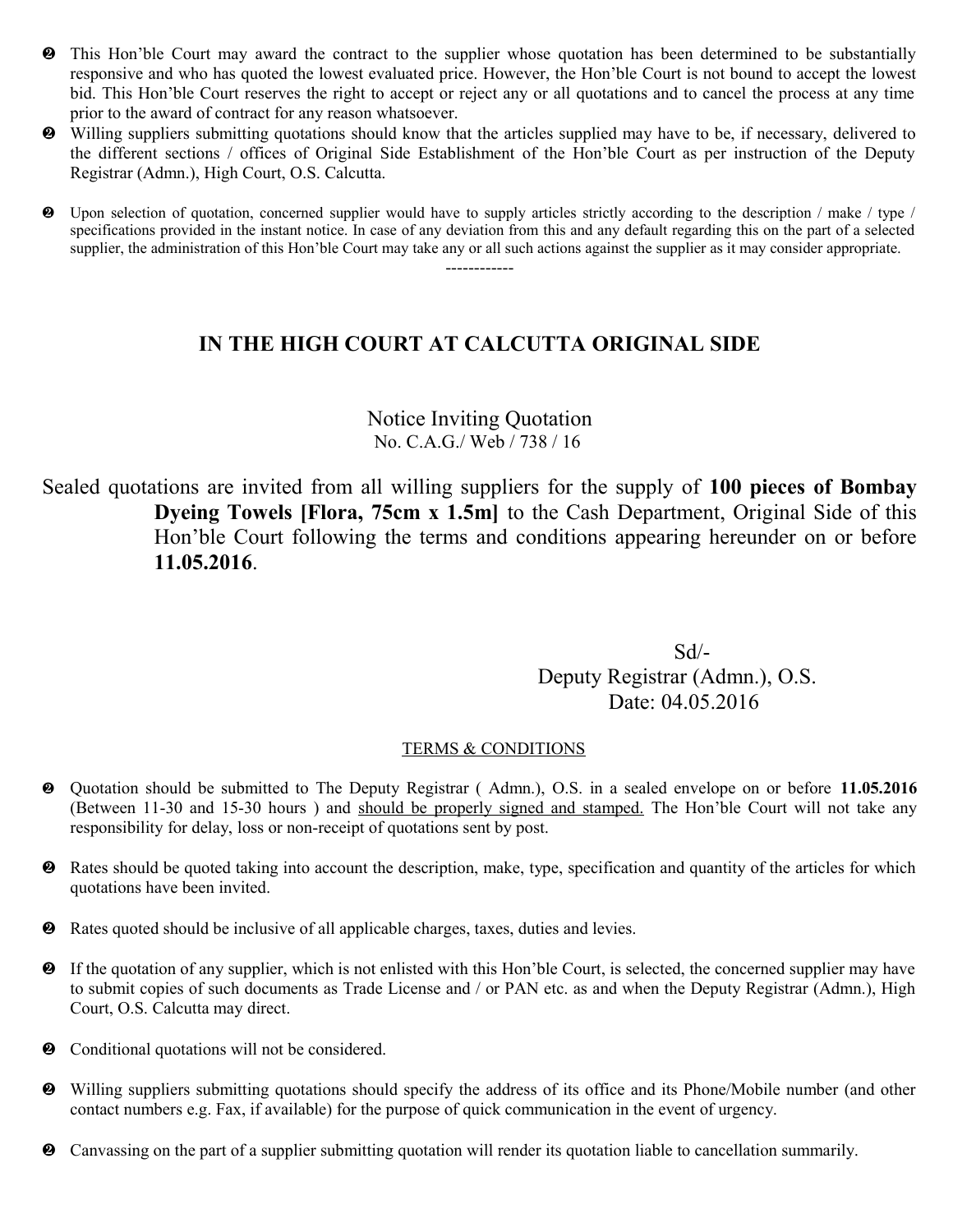- This Hon'ble Court may award the contract to the supplier whose quotation has been determined to be substantially responsive and who has quoted the lowest evaluated price. However, the Hon'ble Court is not bound to accept the lowest bid. This Hon'ble Court reserves the right to accept or reject any or all quotations and to cancel the process at any time prior to the award of contract for any reason whatsoever.
- Willing suppliers submitting quotations should know that the articles supplied may have to be, if necessary, delivered to the different sections / offices of Original Side Establishment of the Hon'ble Court as per instruction of the Deputy Registrar (Admn.), High Court, O.S. Calcutta.
- Upon selection of quotation, concerned supplier would have to supply articles strictly according to the description / make / type / specifications provided in the instant notice. In case of any deviation from this and any default regarding this on the part of a selected supplier, the administration of this Hon'ble Court may take any or all such actions against the supplier as it may consider appropriate. ------------

### Notice Inviting Quotation No. C.A.G./ Web / 739 / 16

Sealed quotations are invited from all willing suppliers for the supply of **40 pieces of Bajaj Majesty KTX 07 1L Electric Kettle** to the Cash Department, Original Side of this Hon'ble Court following the terms and conditions appearing hereunder on or before **11.05.2016**.

 Sd/- Deputy Registrar (Admn.), O.S. Date: 04.05.2016

- Quotation should be submitted to The Deputy Registrar ( Admn.), O.S. in a sealed envelope on or before **11.05.2016** (Between 11-30 and 15-30 hours ) and should be properly signed and stamped. The Hon'ble Court will not take any responsibility for delay, loss or non-receipt of quotations sent by post.
- Rates should be quoted taking into account the description, make, type, specification and quantity of the articles for which quotations have been invited.
- Rates quoted should be inclusive of all applicable charges, taxes, duties and levies.
- If the quotation of any supplier, which is not enlisted with this Hon'ble Court, is selected, the concerned supplier may have to submit copies of such documents as Trade License and / or PAN etc. as and when the Deputy Registrar (Admn.), High Court, O.S. Calcutta may direct.
- $\bullet$  Conditional quotations will not be considered.
- Willing suppliers submitting quotations should specify the address of its office and its Phone/Mobile number (and other contact numbers e.g. Fax, if available) for the purpose of quick communication in the event of urgency.
- Canvassing on the part of a supplier submitting quotation will render its quotation liable to cancellation summarily.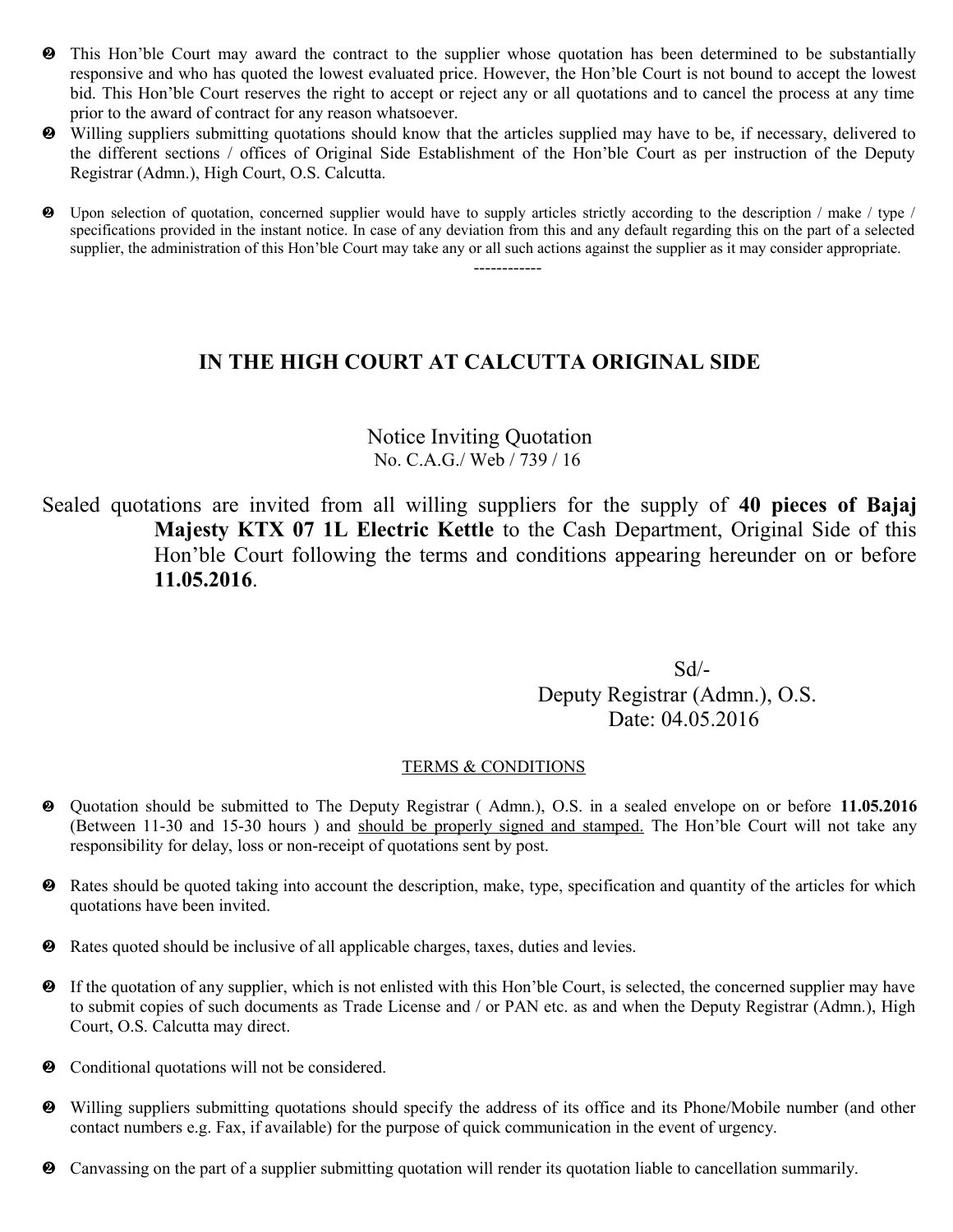- This Hon'ble Court may award the contract to the supplier whose quotation has been determined to be substantially responsive and who has quoted the lowest evaluated price. However, the Hon'ble Court is not bound to accept the lowest bid. This Hon'ble Court reserves the right to accept or reject any or all quotations and to cancel the process at any time prior to the award of contract for any reason whatsoever.
- Willing suppliers submitting quotations should know that the articles supplied may have to be, if necessary, delivered to the different sections / offices of Original Side Establishment of the Hon'ble Court as per instruction of the Deputy Registrar (Admn.), High Court, O.S. Calcutta.
- Upon selection of quotation, concerned supplier would have to supply articles strictly according to the description / make / type / specifications provided in the instant notice. In case of any deviation from this and any default regarding this on the part of a selected supplier, the administration of this Hon'ble Court may take any or all such actions against the supplier as it may consider appropriate.

------------

### **IN THE HIGH COURT AT CALCUTTA ORIGINAL SIDE**

### Notice Inviting Quotation No. C.A.G./ Web / 740 / 16

Sealed quotations are invited from all willing suppliers for the supply of **60 pieces of Flasks [Milton Brew 1000 Insulated Plastic serve kettle]** to the Cash Department, Original Side of this Hon'ble Court following the terms and conditions appearing hereunder on or before **11.05.2016**.

 Sd/- Deputy Registrar (Admn.), O.S. Date: 04.05.2016

- Quotation should be submitted to The Deputy Registrar ( Admn.), O.S. in a sealed envelope on or before **11.05.2016** (Between 11-30 and 15-30 hours ) and should be properly signed and stamped. The Hon'ble Court will not take any responsibility for delay, loss or non-receipt of quotations sent by post.
- Rates should be quoted taking into account the description, make, type, specification and quantity of the articles for which quotations have been invited.
- Rates quoted should be inclusive of all applicable charges, taxes, duties and levies.
- If the quotation of any supplier, which is not enlisted with this Hon'ble Court, is selected, the concerned supplier may have to submit copies of such documents as Trade License and / or PAN etc. as and when the Deputy Registrar (Admn.), High Court, O.S. Calcutta may direct.
- $\bullet$  Conditional quotations will not be considered.
- Willing suppliers submitting quotations should specify the address of its office and its Phone/Mobile number (and other contact numbers e.g. Fax, if available) for the purpose of quick communication in the event of urgency.
- Canvassing on the part of a supplier submitting quotation will render its quotation liable to cancellation summarily.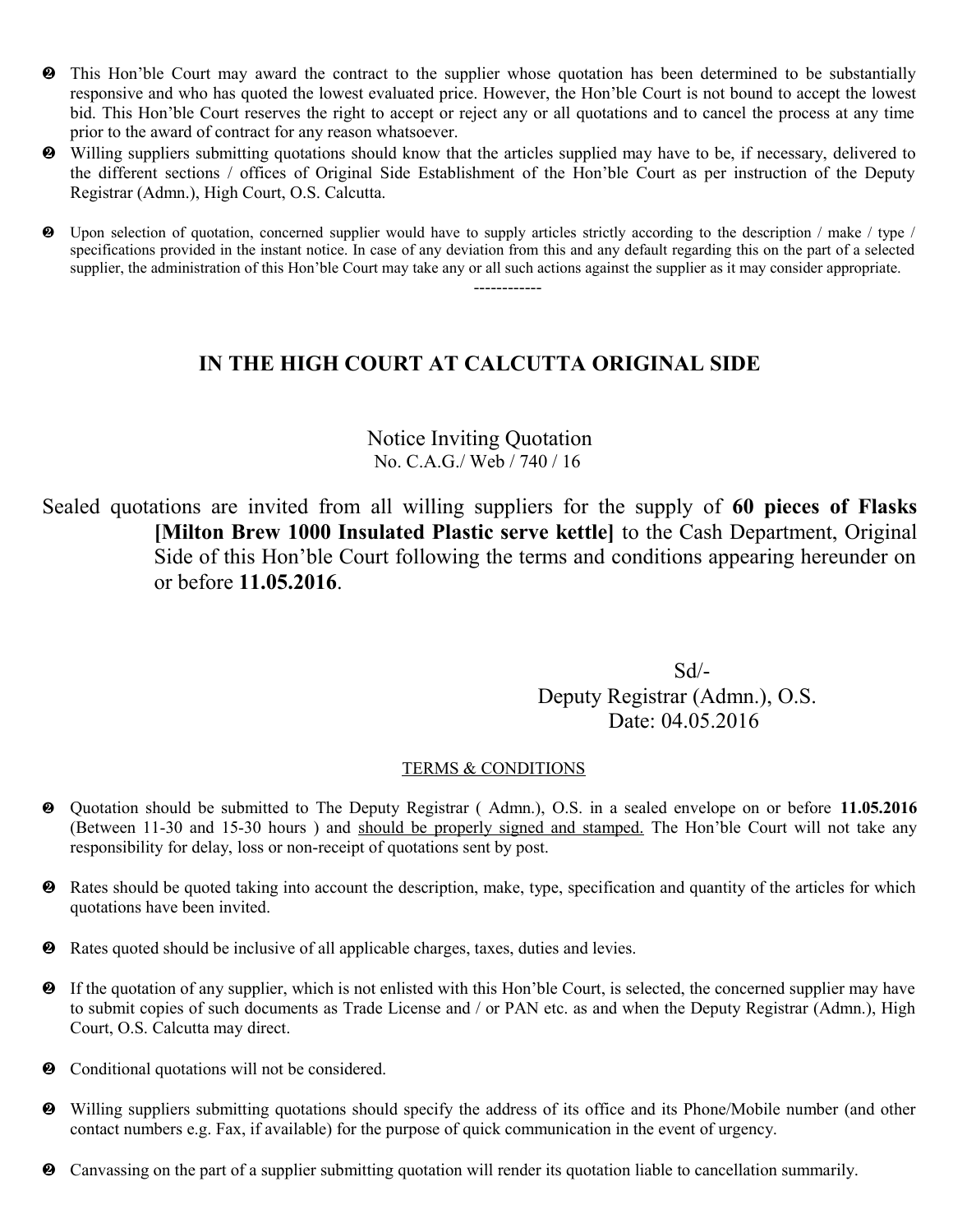- This Hon'ble Court may award the contract to the supplier whose quotation has been determined to be substantially responsive and who has quoted the lowest evaluated price. However, the Hon'ble Court is not bound to accept the lowest bid. This Hon'ble Court reserves the right to accept or reject any or all quotations and to cancel the process at any time prior to the award of contract for any reason whatsoever.
- Willing suppliers submitting quotations should know that the articles supplied may have to be, if necessary, delivered to the different sections / offices of Original Side Establishment of the Hon'ble Court as per instruction of the Deputy Registrar (Admn.), High Court, O.S. Calcutta.
- Upon selection of quotation, concerned supplier would have to supply articles strictly according to the description / make / type / specifications provided in the instant notice. In case of any deviation from this and any default regarding this on the part of a selected supplier, the administration of this Hon'ble Court may take any or all such actions against the supplier as it may consider appropriate.

------------

### **IN THE HIGH COURT AT CALCUTTA ORIGINAL SIDE**

### Notice Inviting Quotation No. C.A.G./ Web / 741 / 16

Sealed quotations are invited from all willing suppliers for the supply of **10 pieces of Bajaj Majesty KTX 15 1.7L Electric Kettle** to the Cash Department, Original Side of this Hon'ble Court following the terms and conditions appearing hereunder on or before **11.05.2016**.

 Sd/- Deputy Registrar (Admn.), O.S. Date: 04.05.2016

- Quotation should be submitted to The Deputy Registrar ( Admn.), O.S. in a sealed envelope on or before **11.05.2016** (Between 11-30 and 15-30 hours ) and should be properly signed and stamped. The Hon'ble Court will not take any responsibility for delay, loss or non-receipt of quotations sent by post.
- **2** Rates should be quoted taking into account the description, make, type, specification and quantity of the articles for which quotations have been invited.
- Rates quoted should be inclusive of all applicable charges, taxes, duties and levies.
- If the quotation of any supplier, which is not enlisted with this Hon'ble Court, is selected, the concerned supplier may have to submit copies of such documents as Trade License and / or PAN etc. as and when the Deputy Registrar (Admn.), High Court, O.S. Calcutta may direct.
- $\bullet$  Conditional quotations will not be considered.
- Willing suppliers submitting quotations should specify the address of its office and its Phone/Mobile number (and other contact numbers e.g. Fax, if available) for the purpose of quick communication in the event of urgency.